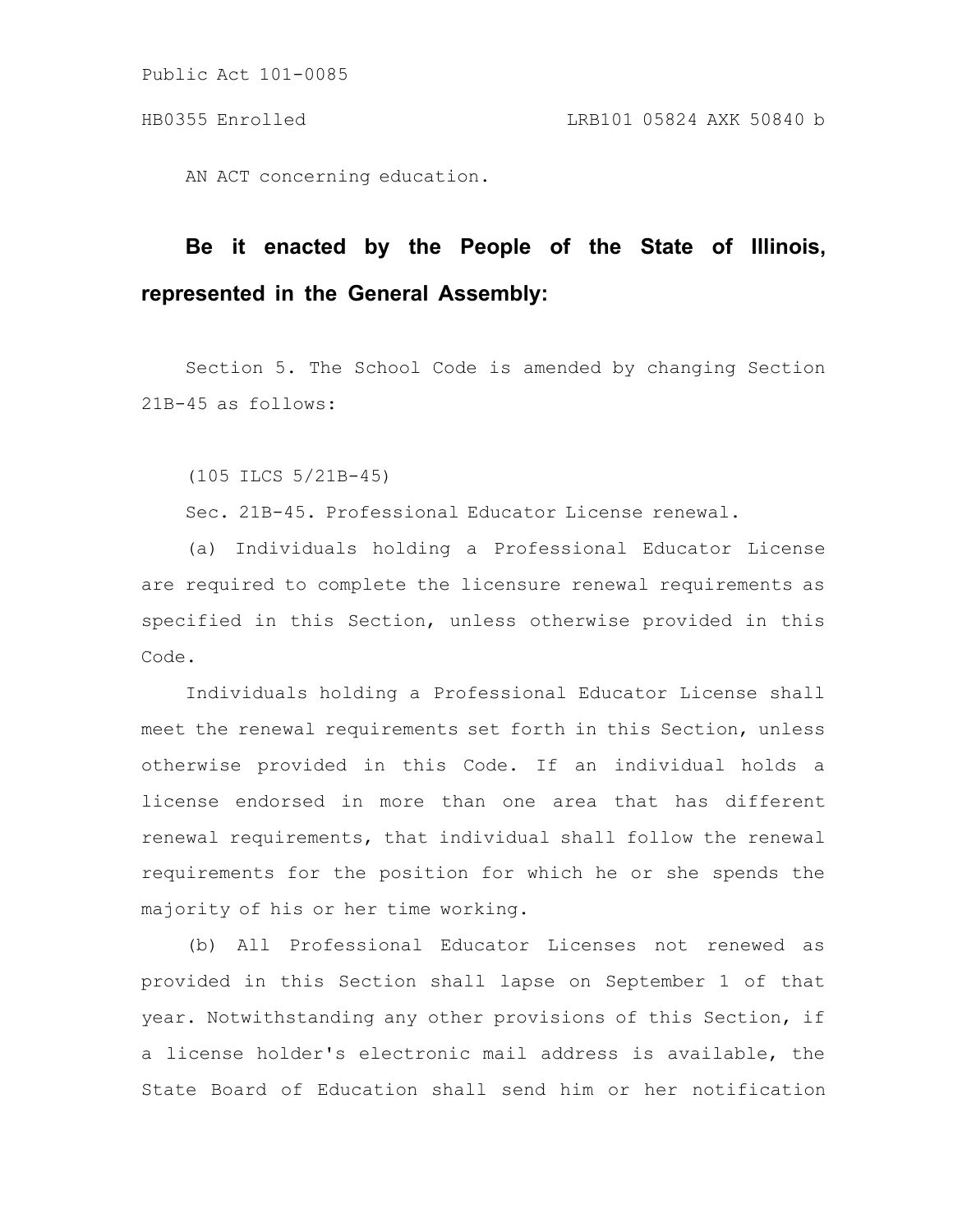electronically that his or her license will lapse if not renewed, to be sent no more than 6 months prior to the license lapsing. Lapsed licenses may be immediately reinstated upon (i) payment by the applicant of a \$500 penalty to the State Board of Education or (ii) the demonstration of proficiency by completing 9 semester hours of coursework from a regionally accredited institution of higher education in the content area that most aligns with one or more of the educator's endorsement areas. Any and all back fees, including without limitation registration fees owed from the time of expiration of the license until the date of reinstatement, shall be paid and kept in accordance with the provisions in Article 3 of this Code concerning an institute fund and the provisions in Article 21B of this Code concerning fees and requirements for registration. Licenses not registered in accordance with Section 21B-40 of this Code shall lapse after a period of 6 months from the expiration of the last year of registration or on January 1 of the fiscal year following initial issuance of the license. An unregistered license is invalid after September 1 for employment and performance of services in an Illinois public or State-operated school or cooperative and in a charter school. Any license or endorsement may be voluntarily surrendered by the license holder. A voluntarily surrendered license, except a substitute teaching license issued under Section 21B-20 of this Code, shall be treated as a revoked license. An Educator License with Stipulations with only a paraprofessional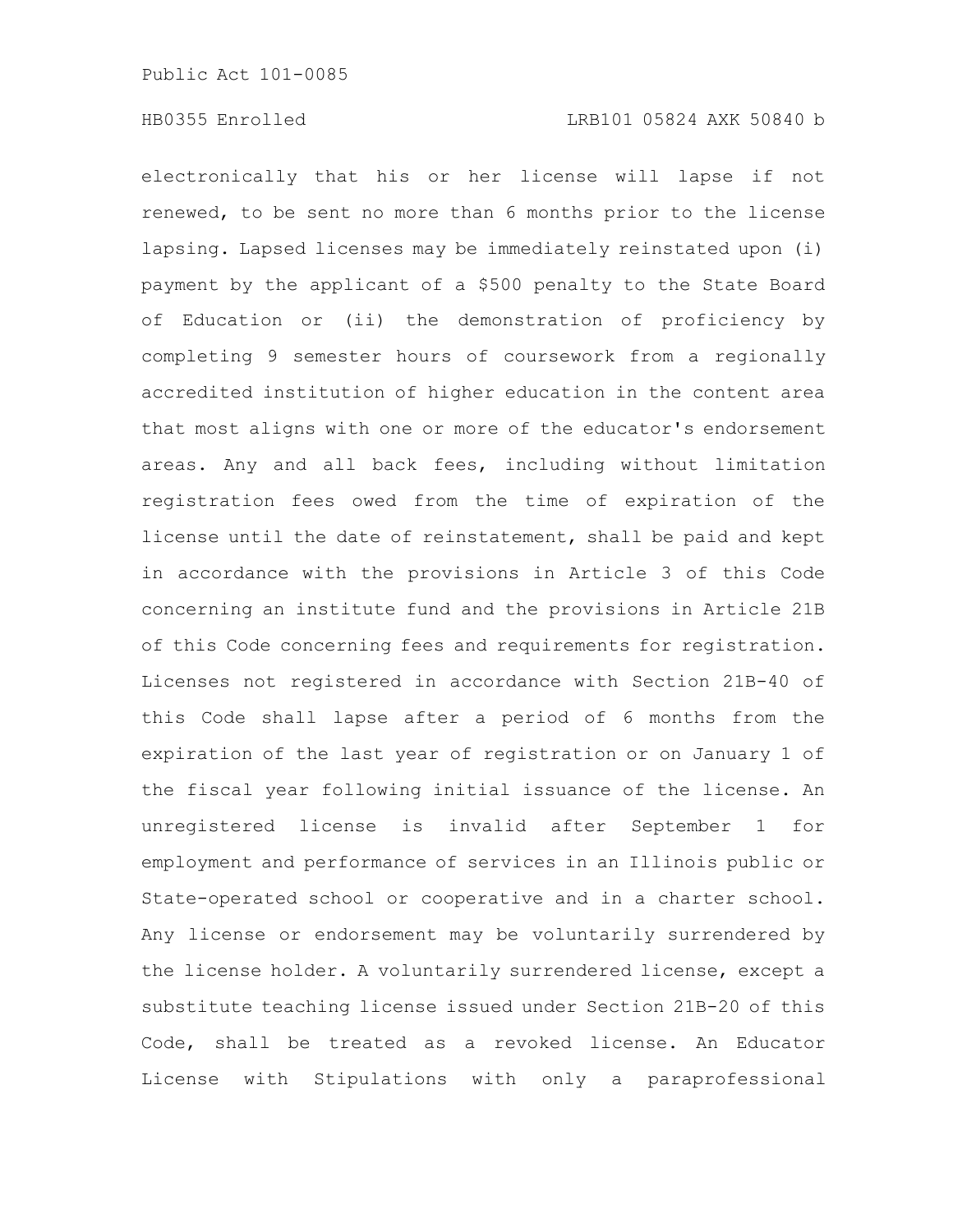endorsement does not lapse.

(c) From July 1, 2013 through June 30, 2014, in order to satisfy the requirements for licensure renewal provided for in this Section, each professional educator licensee with an administrative endorsement who is working in a position requiring such endorsement shall complete one Illinois Administrators' Academy course, as described in Article 2 of this Code, per fiscal year.

(d) Beginning July 1, 2014, in order to satisfy the requirements for licensure renewal provided for in this Section, each professional educator licensee may create a professional development plan each year. The plan shall address one or more of the endorsements that are required of his or her educator position if the licensee is employed and performing services in an Illinois public or State-operated school or cooperative. If the licensee is employed in a charter school, the plan shall address that endorsement or those endorsements most closely related to his or her educator position. Licensees employed and performing services in any other Illinois schools may participate in the renewal requirements by adhering to the same process.

Except as otherwise provided in this Section, the licensee's professional development activities shall align with one or more of the following criteria:

(1) activities are of a type that engage participants over a sustained period of time allowing for analysis,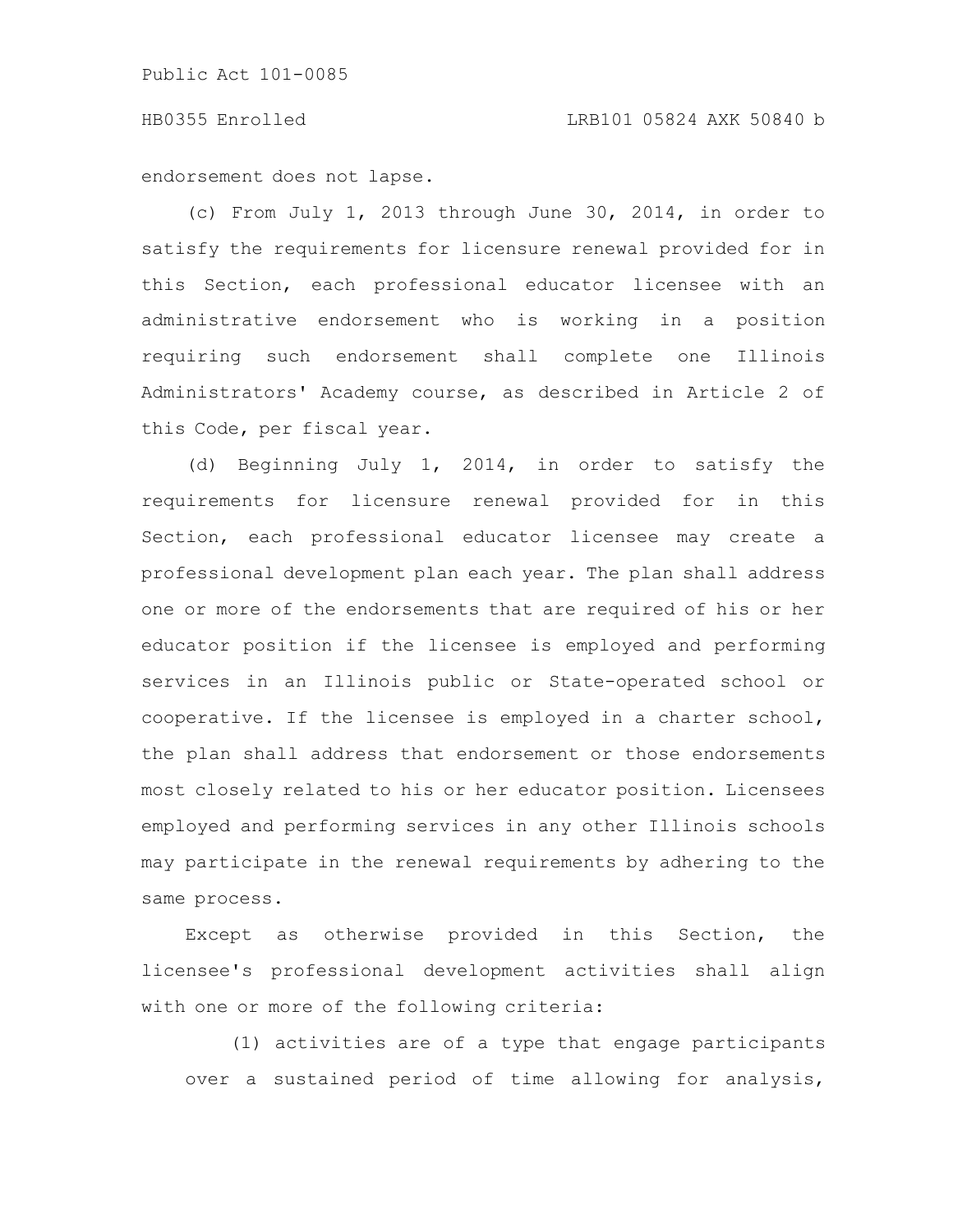discovery, and application as they relate to student learning, social or emotional achievement, or well-being;

(2) professional development aligns to the licensee's performance;

(3) outcomes for the activities must relate to student growth or district improvement;

(4) activities align to State-approved standards; and

(5) higher education coursework.

(e) For each renewal cycle, each professional educator licensee shall engage in professional development activities. Prior to renewal, the licensee shall enter electronically into the Educator Licensure Information System (ELIS) the name, date, and location of the activity, the number of professional development hours, and the provider's name. The following provisions shall apply concerning professional development activities:

(1) Each licensee shall complete a total of 120 hours of professional development per 5-year renewal cycle in order to renew the license, except as otherwise provided in this Section.

(2) Beginning with his or her first full 5-year cycle, any licensee with an administrative endorsement who is not working in a position requiring such endorsement is not required to complete Illinois Administrators' Academy courses, as described in Article 2 of this Code. Such licensees must complete one Illinois Administrators'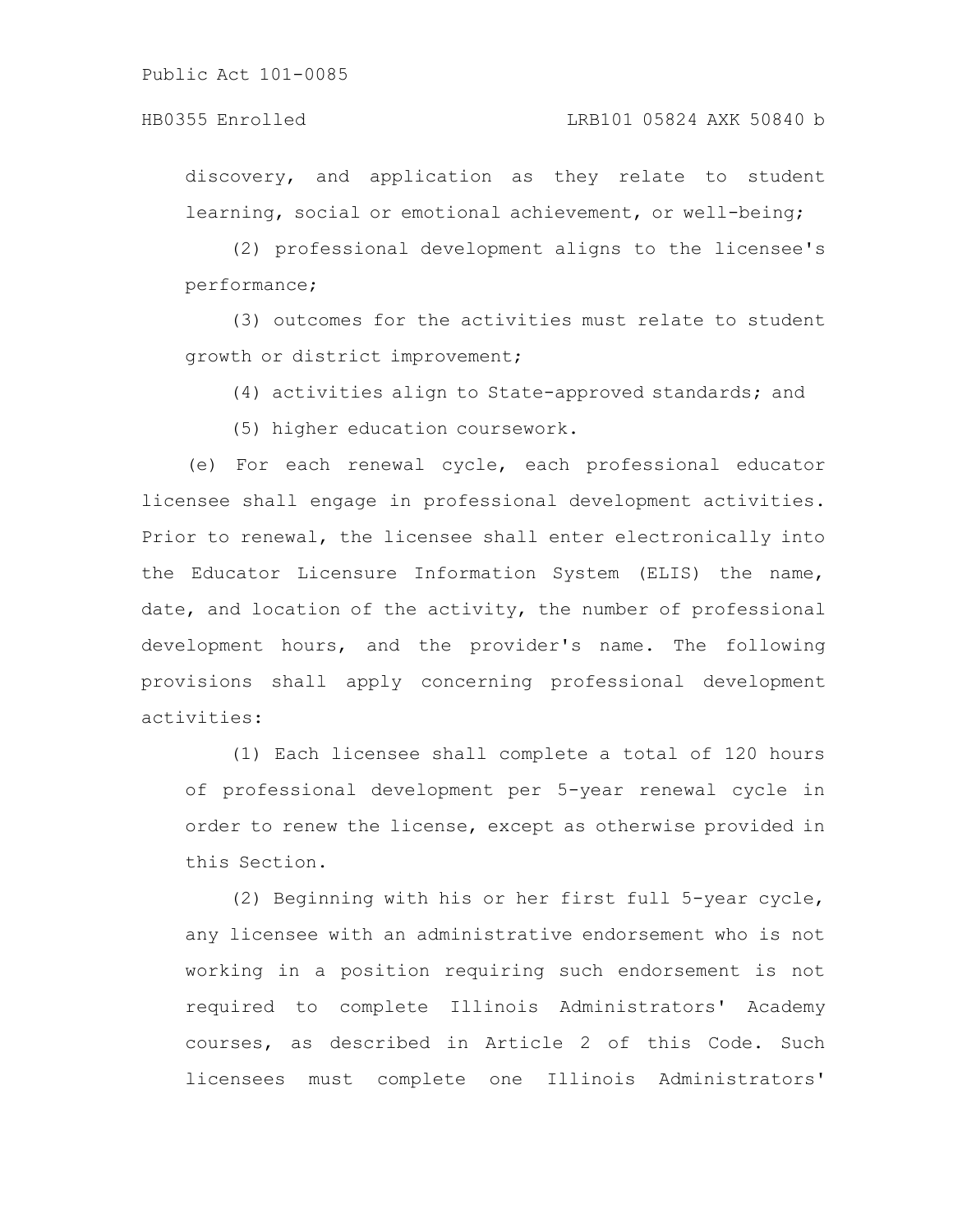Academy course within one year after returning to a position that requires the administrative endorsement.

(3) Any licensee with an administrative endorsement who is working in a position requiring such endorsement or an individual with a Teacher Leader endorsement serving in an administrative capacity at least 50% of the day shall complete one Illinois Administrators' Academy course, as described in Article 2 of this Code, each fiscal year in addition to 100 hours of professional development per 5-year renewal cycle in accordance with this Code.

(4) Any licensee holding a current National Board for Professional Teaching Standards (NBPTS) master teacher designation shall complete a total of 60 hours of professional development per 5-year renewal cycle in order to renew the license.

(5) Licensees working in a position that does not require educator licensure or working in a position for less than 50% for any particular year are considered to be exempt and shall be required to pay only the registration fee in order to renew and maintain the validity of the license.

(6) Licensees who are retired and qualify for benefits from a State of Illinois retirement system shall notify the State Board of Education using ELIS, and the license shall be maintained in retired status. For any renewal cycle in which a licensee retires during the renewal cycle, the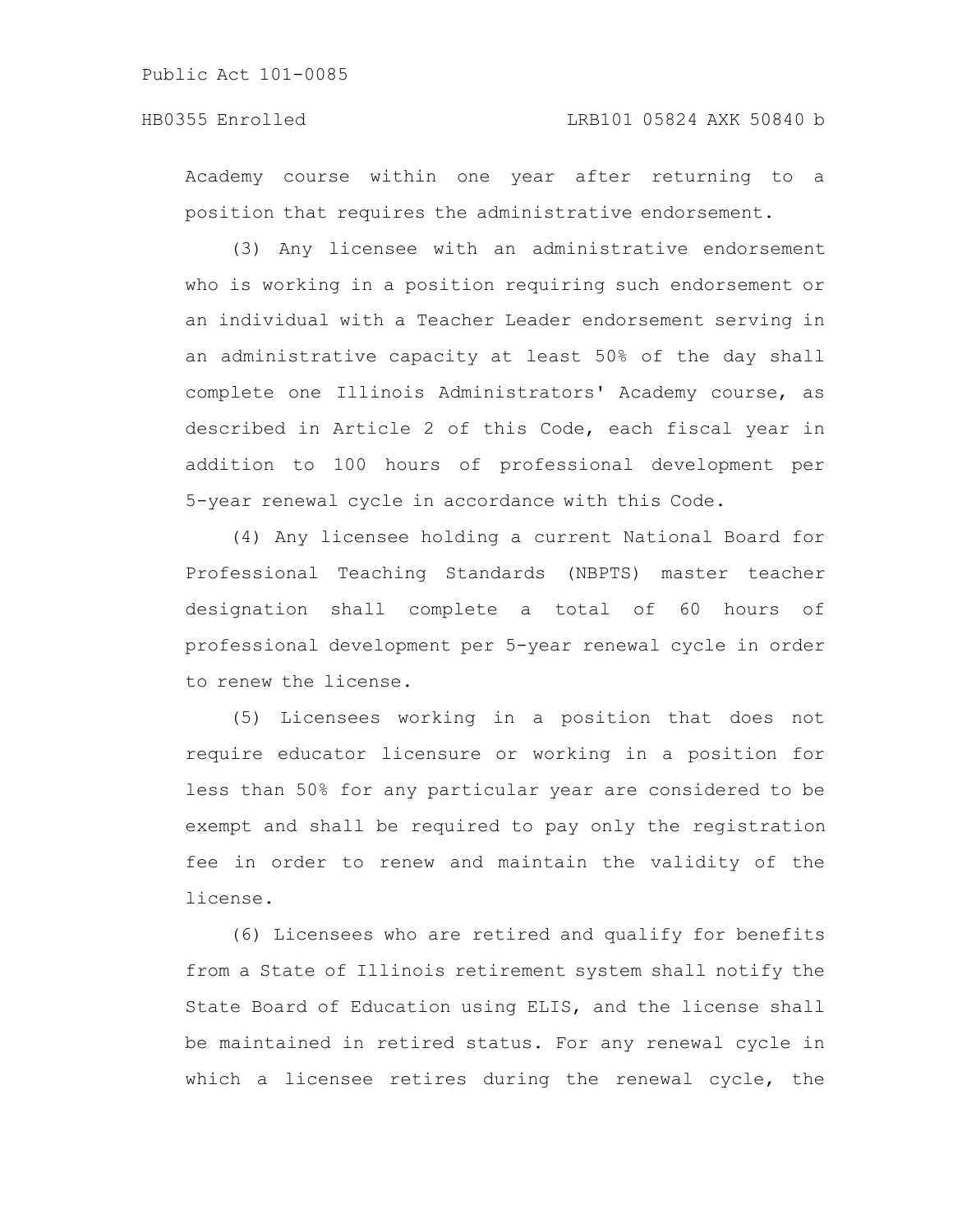licensee must complete professional development activities on a prorated basis depending on the number of years during the renewal cycle the educator held an active license. If a licensee retires during a renewal cycle, the licensee must notify the State Board of Education using ELIS that the licensee wishes to maintain the license in retired status and must show proof of completion of professional development activities on a prorated basis for all years of that renewal cycle for which the license was active. An individual with a license in retired status shall not be required to complete professional development activities or pay registration fees until returning to a position that requires educator licensure. Upon returning to work in a position that requires the Professional Educator License, the licensee shall immediately pay a registration fee and complete renewal requirements for that year. A license in retired status cannot lapse. Beginning on January 6, 2017 (the effective date of Public Act 99-920) through December 31, 2017, any licensee who has retired and whose license has lapsed for failure to renew as provided in this Section may reinstate that license and maintain it in retired status upon providing proof to the State Board of Education using ELIS that the licensee is retired and is not working in a position that requires a Professional Educator License.

(7) For any renewal cycle in which professional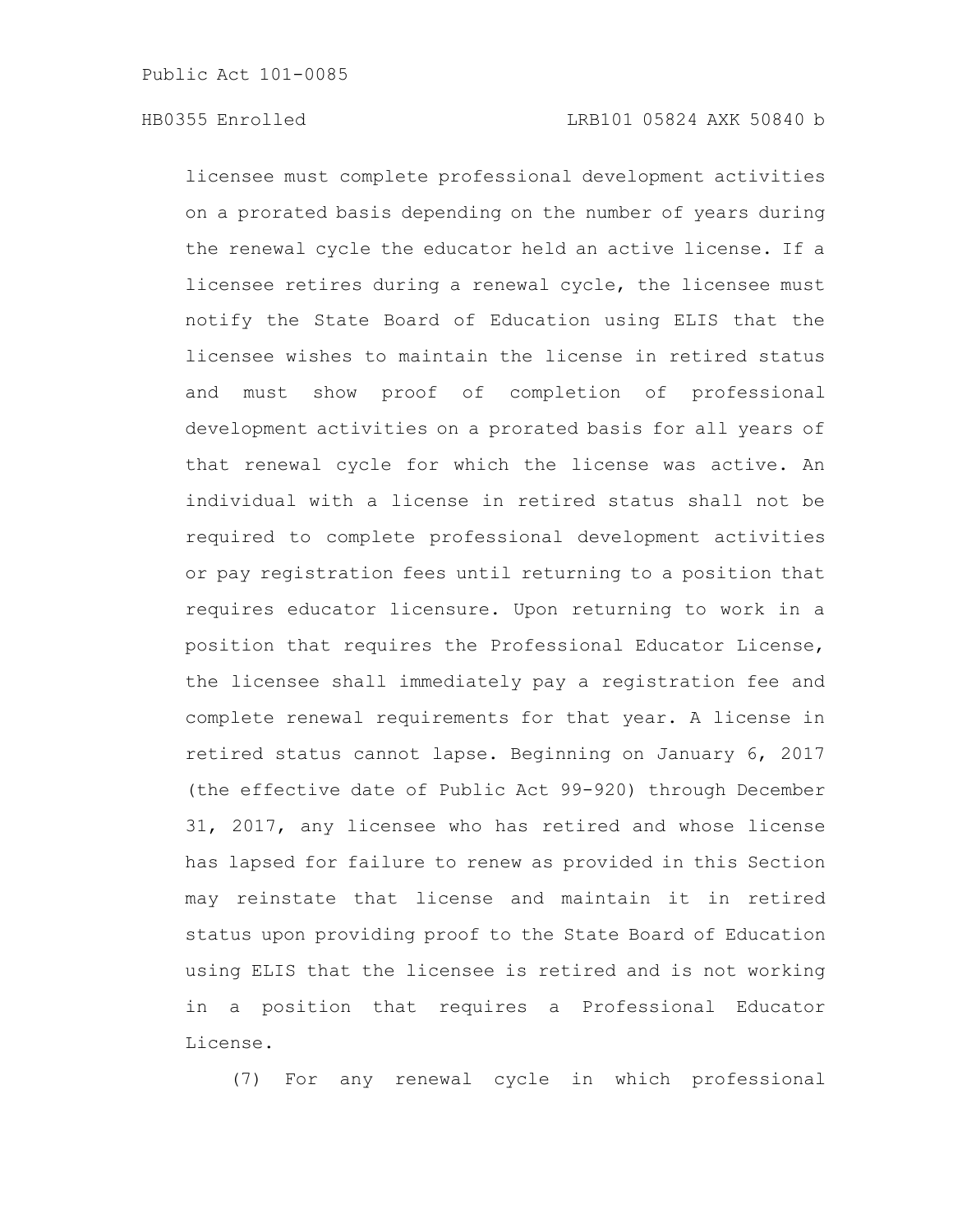development hours were required, but not fulfilled, the licensee shall complete any missed hours to total the minimum professional development hours required in this Section prior to September 1 of that year. Professional development hours used to fulfill the minimum required hours for a renewal cycle may be used for only one renewal cycle. For any fiscal year or renewal cycle in which an Illinois Administrators' Academy course was required but not completed, the licensee shall complete any missed Illinois Administrators' Academy courses prior to September 1 of that year. The licensee may complete all deficient hours and Illinois Administrators' Academy courses while continuing to work in a position that requires that license until September 1 of that year.

(8) Any licensee who has not fulfilled the professional development renewal requirements set forth in this Section at the end of any 5-year renewal cycle is ineligible to register his or her license and may submit an appeal to the State Superintendent of Education for reinstatement of the license.

(9) If professional development opportunities were unavailable to a licensee, proof that opportunities were unavailable and request for an extension of time beyond August 31 to complete the renewal requirements may be submitted from April 1 through June 30 of that year to the State Educator Preparation and Licensure Board. If an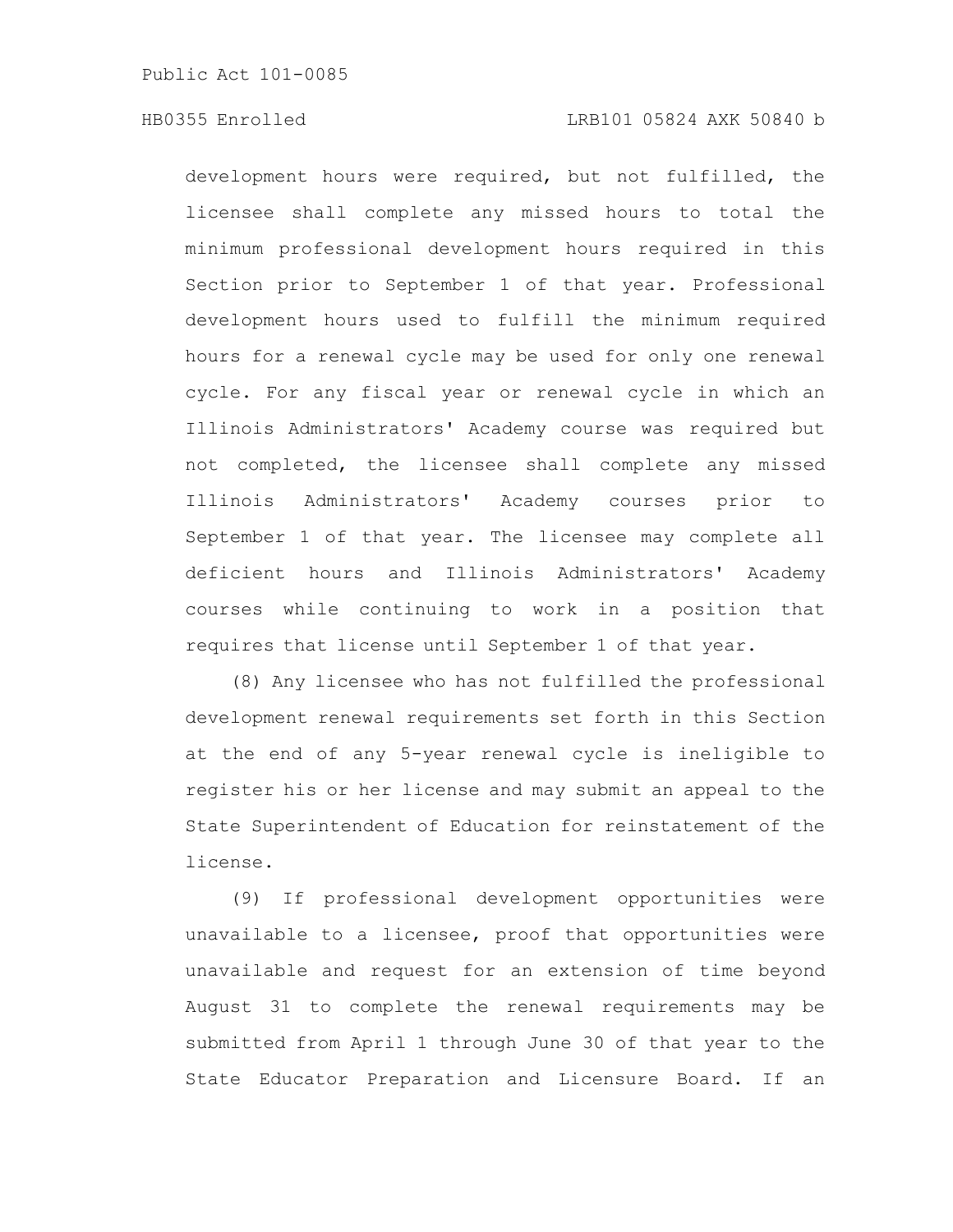extension is approved, the license shall remain valid during the extension period.

(10) Individuals who hold exempt licenses prior to December 27, 2013 (the effective date of Public Act 98-610) shall commence the annual renewal process with the first scheduled registration due after December 27, 2013 (the effective date of Public Act 98-610).

(11) Notwithstanding any other provision of this subsection  $(e)$ , if a licensee earns more than the required number of professional development hours during a renewal cycle, then the licensee may carry over any hours earned from April 1 through June 30 of the last year of the renewal cycle. Any hours carried over in this manner must be applied to the next renewal cycle. Illinois Administrators' Academy courses or hours earned in those courses may not be carried over.

(f) At the time of renewal, each licensee shall respond to the required questions under penalty of perjury.

(g) The following entities shall be designated as approved to provide professional development activities for the renewal of Professional Educator Licenses:

(1) The State Board of Education.

(2) Regional offices of education and intermediate service centers.

(3) Illinois professional associations representing the following groups that are approved by the State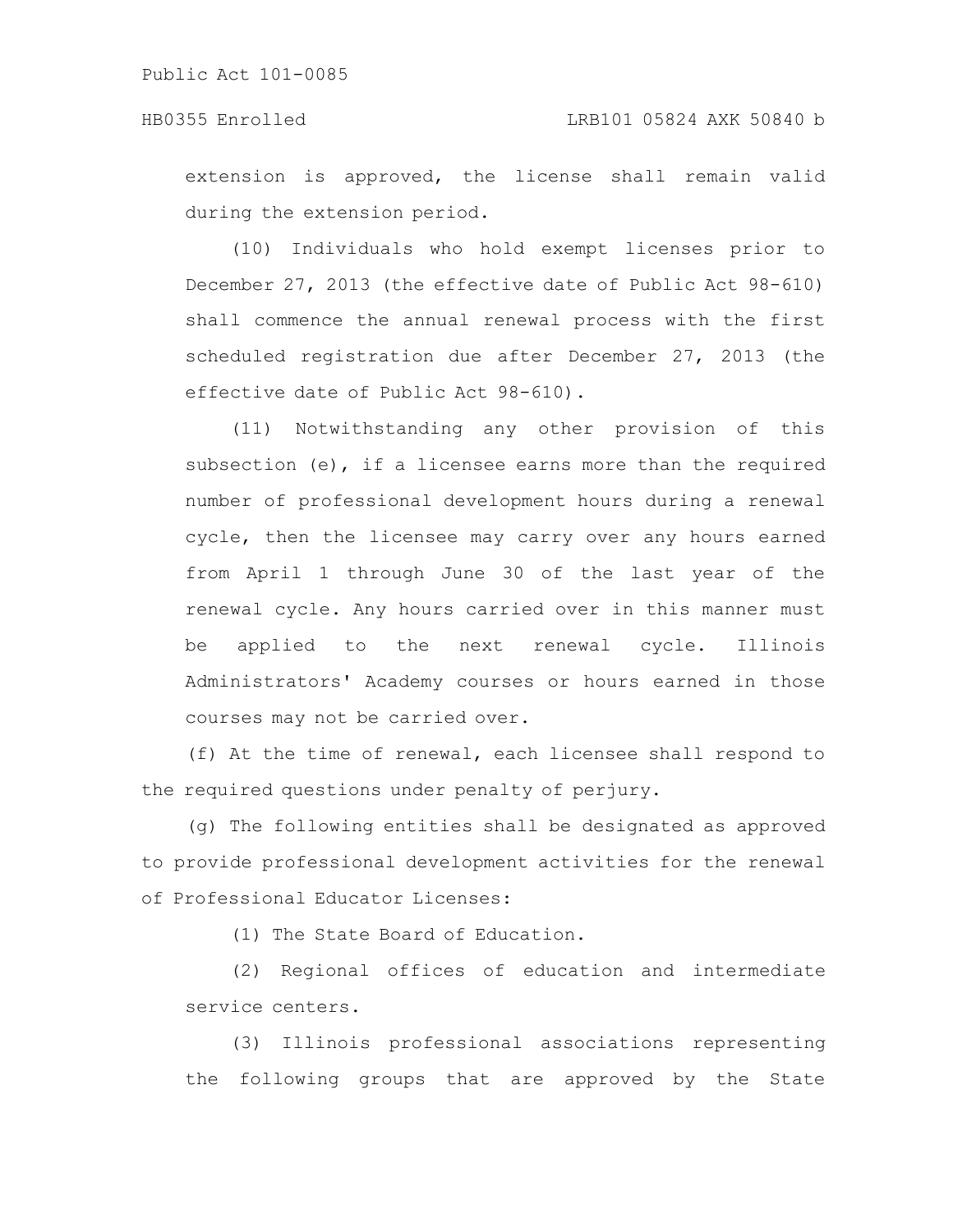## HB0355 Enrolled LRB101 05824 AXK 50840 b

Superintendent of Education:

(A) school administrators;

(B) principals;

(C) school business officials;

(D) teachers, including special education teachers;

(E) school boards;

(F) school districts;

(G) parents; and

(H) school service personnel.

(4) Regionally accredited institutions of higher education that offer Illinois-approved educator preparation programs and public community colleges subject to the Public Community College Act.

(5) Illinois public school districts, charter schools authorized under Article 27A of this Code, and joint educational programs authorized under Article 10 of this Code for the purposes of providing career and technical education or special education services.

(6) A not-for-profit organization that, as of December 31, 2014 (the effective date of Public Act 98-1147), has had or has a grant from or a contract with the State Board of Education to provide professional development services in the area of English Learning to Illinois school districts, teachers, or administrators.

(7) State agencies, State boards, and State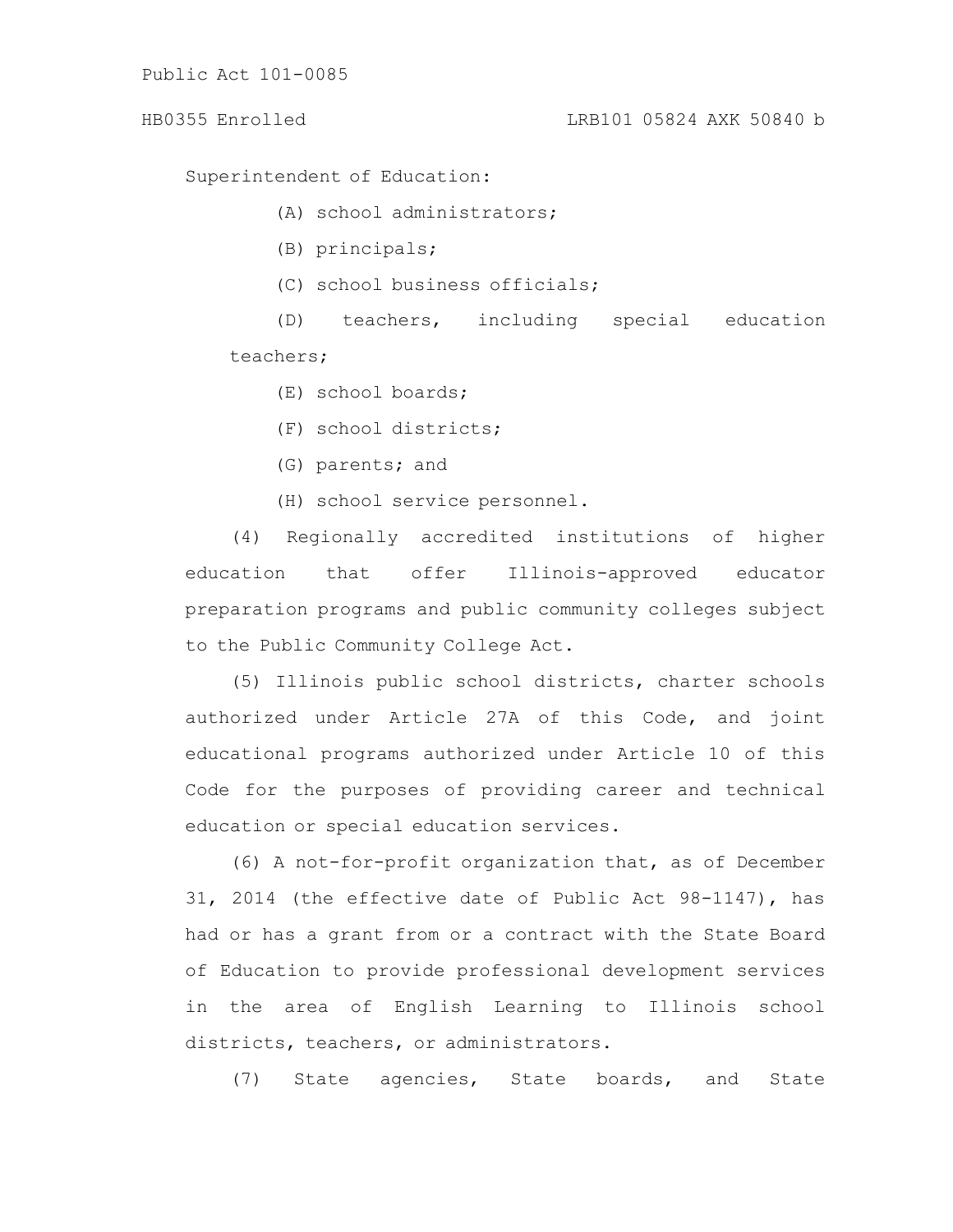commissions.

(8) Museums as defined in Section 10 of the Museum Disposition of Property Act.

(h) Approved providers under subsection (g) of this Section shall make available professional development opportunities that satisfy at least one of the following:

(1) increase the knowledge and skills of school and district leaders who guide continuous professional development;

(2) improve the learning of students;

(3) organize adults into learning communities whose goals are aligned with those of the school and district;

(4) deepen educator's content knowledge;

(5) provide educators with research-based instructional strategies to assist students in meeting rigorous academic standards;

(6) prepare educators to appropriately use various types of classroom assessments;

(7) use learning strategies appropriate to the intended goals;

(8) provide educators with the knowledge and skills to collaborate; or

(9) prepare educators to apply research to decision-making; or  $\div$ 

(10) provide educators with training on inclusive practices in the classroom that examines instructional and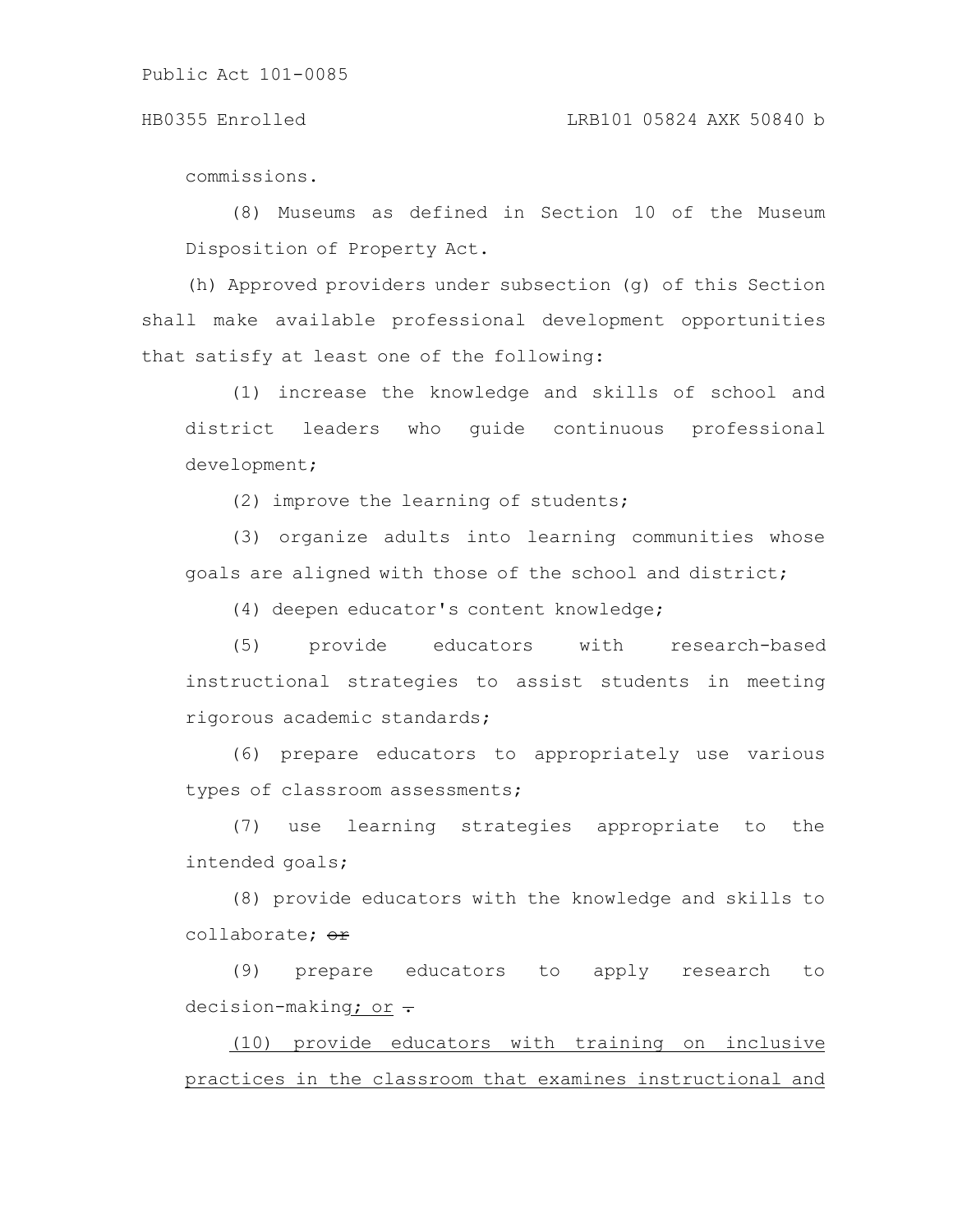behavioral strategies that improve academic and social-emotional outcomes for all students, with or without disabilities, in a general education setting.

(i) Approved providers under subsection (g) of this Section shall do the following:

(1) align professional development activities to the State-approved national standards for professional learning;

(2) meet the professional development criteria for Illinois licensure renewal;

(3) produce a rationale for the activity that explains how it aligns to State standards and identify the assessment for determining the expected impact on student learning or school improvement;

(4) maintain original documentation for completion of activities;

(5) provide license holders with evidence of completion of activities; and

(6) request an Illinois Educator Identification Number (IEIN) for each educator during each professional development activity.

(j) The State Board of Education shall conduct annual audits of a subset of approved providers, except for school districts, which shall be audited by regional offices of education and intermediate service centers. The State Board of Education shall ensure that each approved provider, except for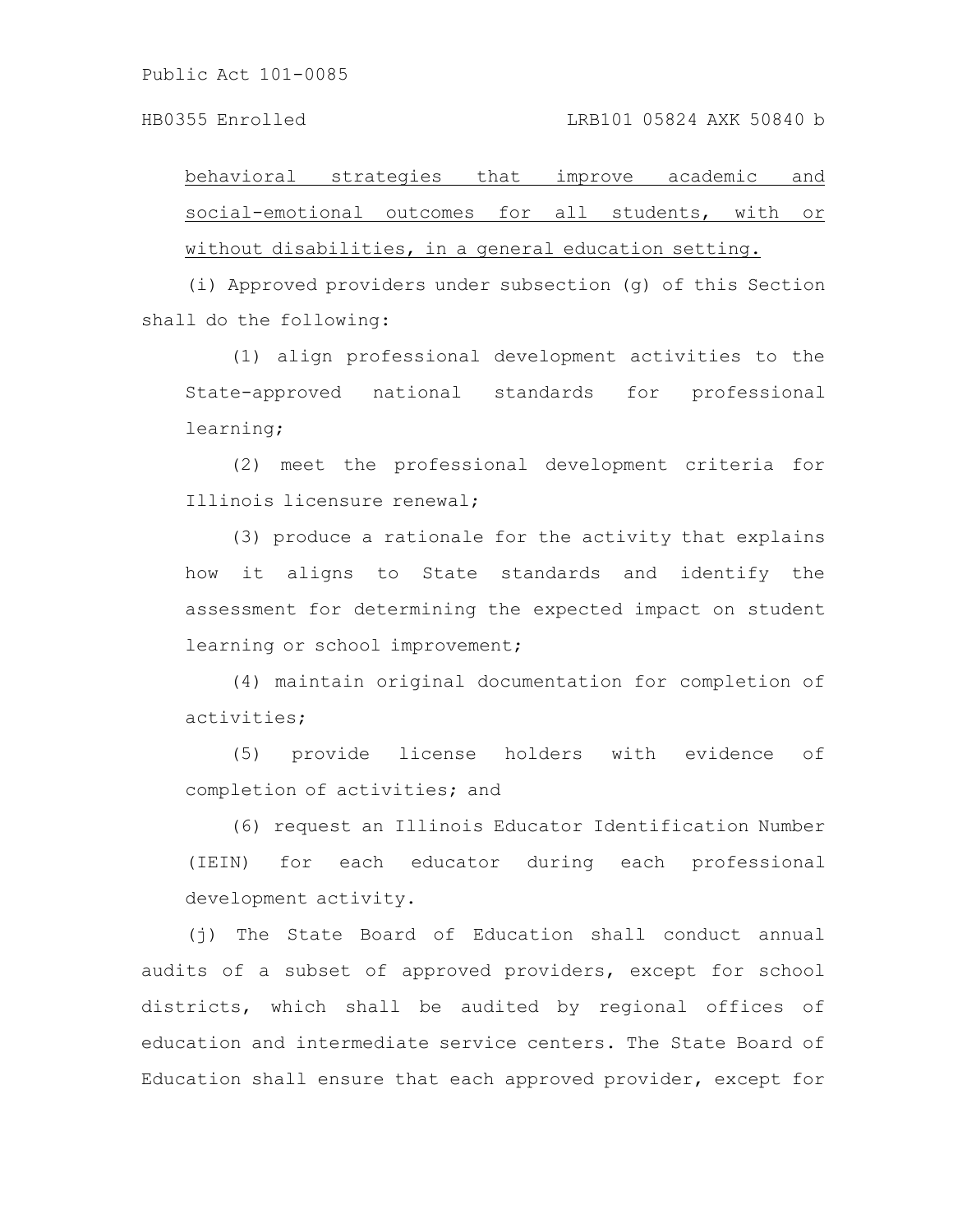## HB0355 Enrolled LRB101 05824 AXK 50840 b

a school district, is audited at least once every 5 years. The State Board of Education may conduct more frequent audits of providers if evidence suggests the requirements of this Section or administrative rules are not being met. The State Board of Education shall complete random audits of licensees.

(1) (Blank).

(2) Approved providers shall comply with the requirements in subsections (h) and (i) of this Section by annually submitting data to the State Board of Education demonstrating how the professional development activities impacted one or more of the following:

(A) educator and student growth in regards to content knowledge or skills, or both;

(B) educator and student social and emotional growth; or

(C) alignment to district or school improvement plans.

(3) The State Superintendent of Education shall review the annual data collected by the State Board of Education, regional offices of education, and intermediate service centers in audits to determine if the approved provider has met the criteria and should continue to be an approved provider or if further action should be taken as provided in rules.

(k) Registration fees shall be paid for the next renewal cycle between April 1 and June 30 in the last year of each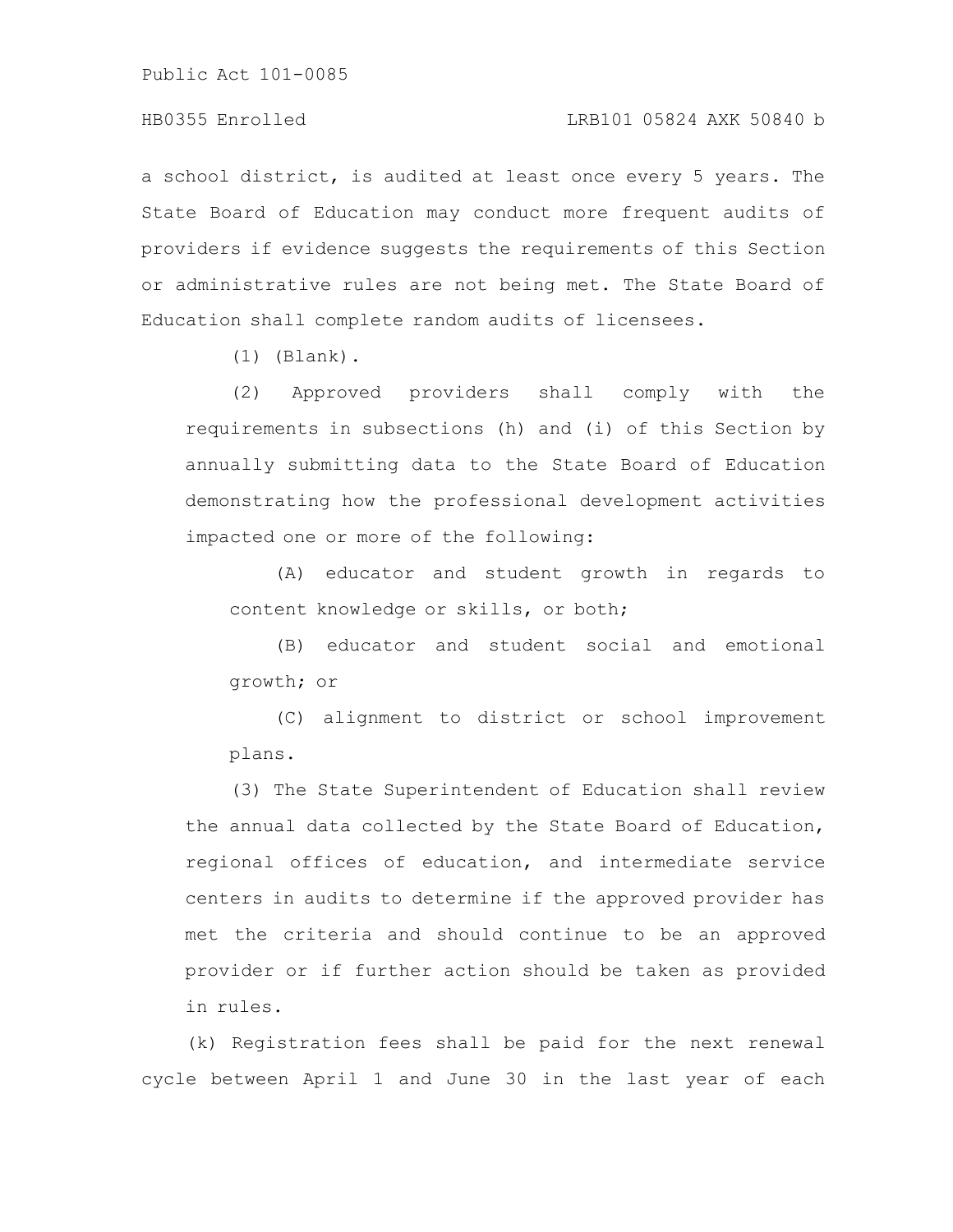5-year renewal cycle using ELIS. If all required professional development hours for the renewal cycle have been completed and entered by the licensee, the licensee shall pay the registration fees for the next cycle using a form of credit or debit card.

(l) Any professional educator licensee endorsed for school support personnel who is employed and performing services in Illinois public schools and who holds an active and current professional license issued by the Department of Financial and Professional Regulation or a national certification board, as approved by the State Board of Education, related to the endorsement areas on the Professional Educator License shall be deemed to have satisfied the continuing professional development requirements provided for in this Section. Such individuals shall be required to pay only registration fees to renew the Professional Educator License. An individual who does not hold a license issued by the Department of Financial and Professional Regulation shall complete professional development requirements for the renewal of a Professional Educator License provided for in this Section.

(m) Appeals to the State Educator Preparation and Licensure Board must be made within 30 days after receipt of notice from the State Superintendent of Education that a license will not be renewed based upon failure to complete the requirements of this Section. A licensee may appeal that decision to the State Educator Preparation and Licensure Board in a manner prescribed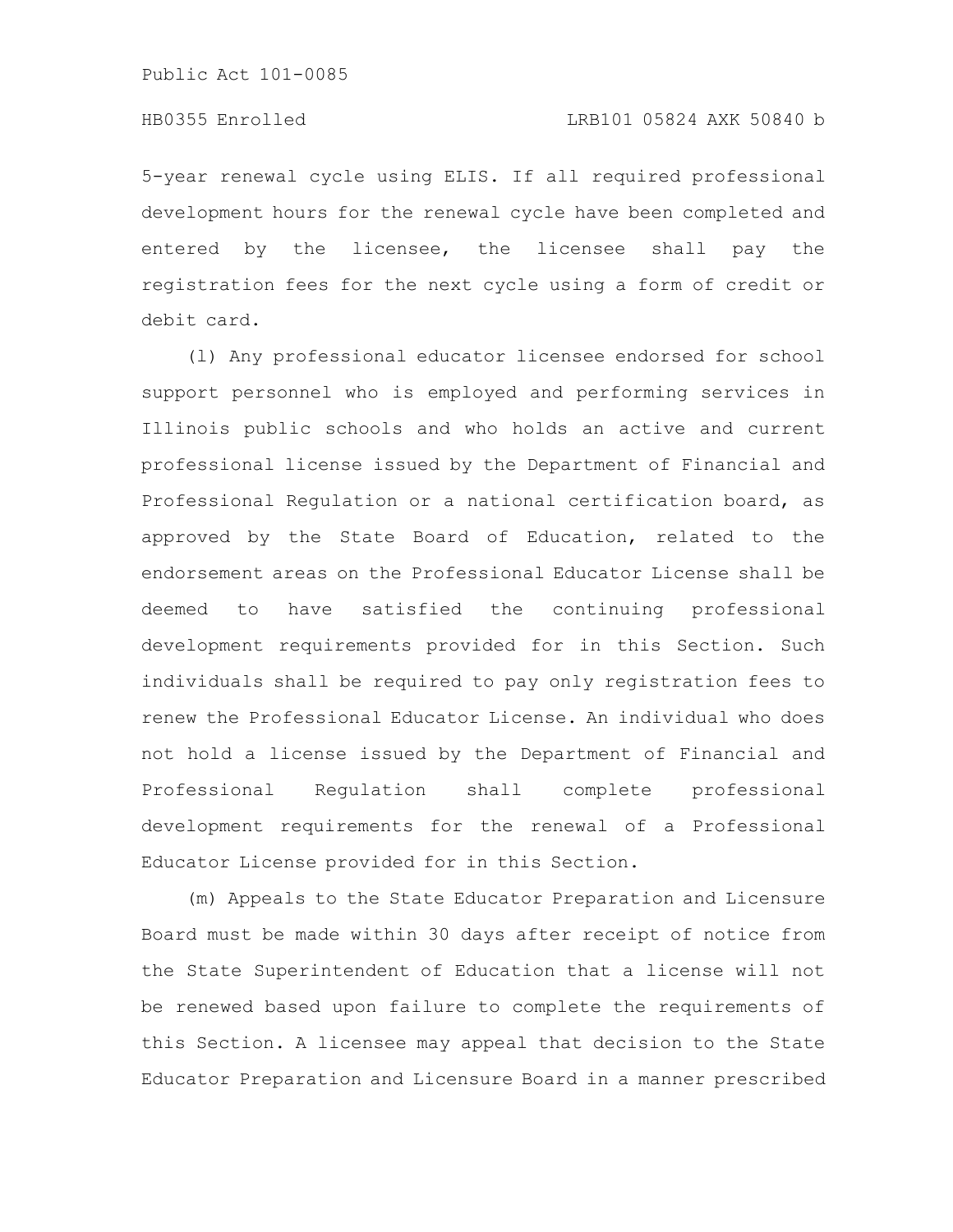by rule.

(1) Each appeal shall state the reasons why the State Superintendent's decision should be reversed and shall be sent by certified mail, return receipt requested, to the State Board of Education.

(2) The State Educator Preparation and Licensure Board shall review each appeal regarding renewal of a license within 90 days after receiving the appeal in order to determine whether the licensee has met the requirements of this Section. The State Educator Preparation and Licensure Board may hold an appeal hearing or may make its determination based upon the record of review, which shall consist of the following:

(A) the regional superintendent of education's rationale for recommending nonrenewal of the license, if applicable;

(B) any evidence submitted to the State Superintendent along with the individual's electronic statement of assurance for renewal; and

(C) the State Superintendent's rationale for nonrenewal of the license.

(3) The State Educator Preparation and Licensure Board shall notify the licensee of its decision regarding license renewal by certified mail, return receipt requested, no later than 30 days after reaching a decision. Upon receipt of notification of renewal, the licensee, using ELIS, shall